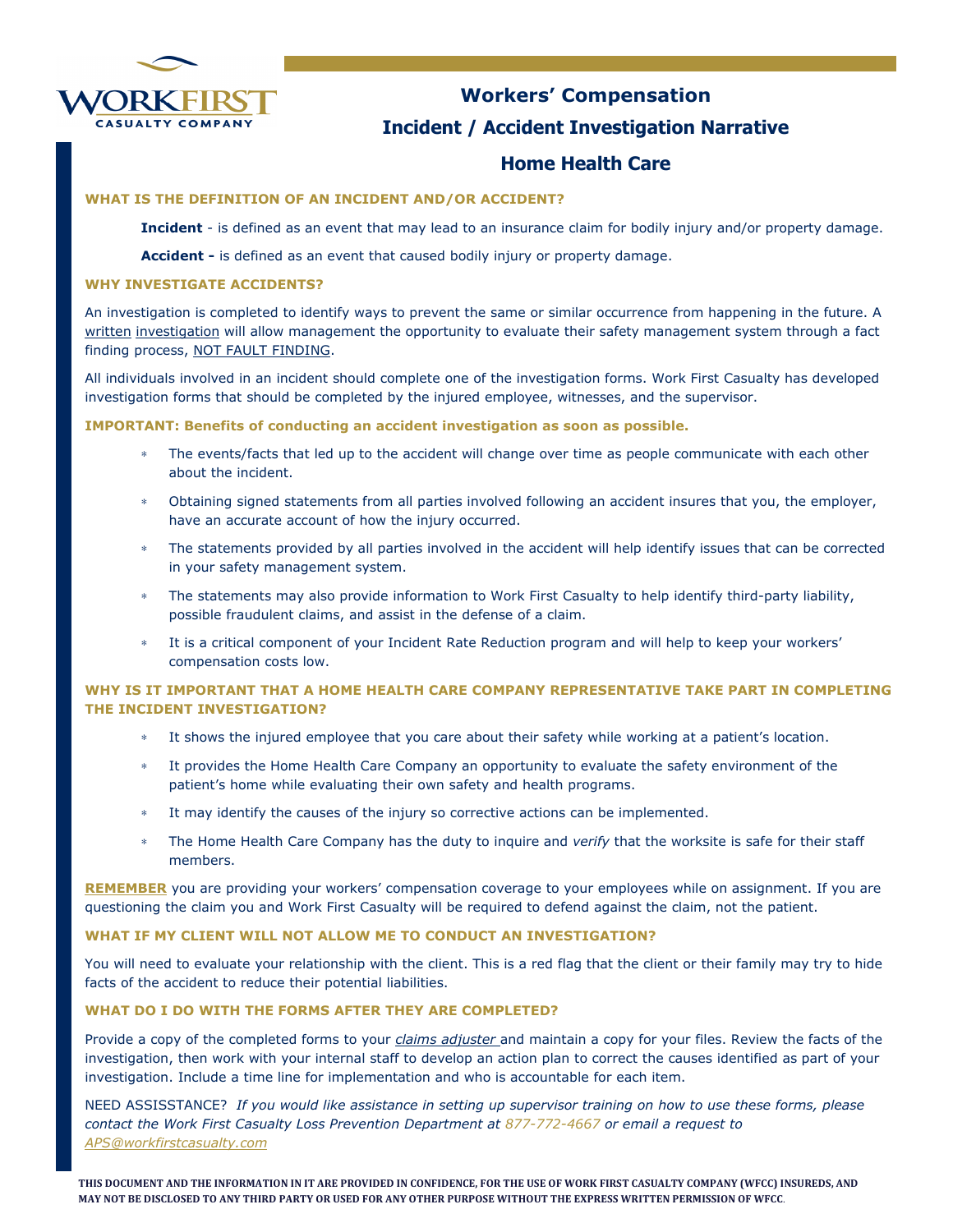

## Workers' Compensation Incident / Accident Investigation Form Home Health Care

| <b>Section I: Client (Patient) Information</b>      |                                                                                                                                                                                                                               |  |
|-----------------------------------------------------|-------------------------------------------------------------------------------------------------------------------------------------------------------------------------------------------------------------------------------|--|
|                                                     |                                                                                                                                                                                                                               |  |
|                                                     |                                                                                                                                                                                                                               |  |
|                                                     |                                                                                                                                                                                                                               |  |
|                                                     | Where did the incident / accident occur (Check one)? $\Box$ Onsite $\Box$ Offsite                                                                                                                                             |  |
|                                                     |                                                                                                                                                                                                                               |  |
| <b>Section II: Injured Employee Information</b>     |                                                                                                                                                                                                                               |  |
|                                                     |                                                                                                                                                                                                                               |  |
|                                                     |                                                                                                                                                                                                                               |  |
|                                                     |                                                                                                                                                                                                                               |  |
|                                                     |                                                                                                                                                                                                                               |  |
|                                                     |                                                                                                                                                                                                                               |  |
|                                                     |                                                                                                                                                                                                                               |  |
|                                                     |                                                                                                                                                                                                                               |  |
|                                                     | Consecutive days worked: _______________________ Employee's shift at time of incident: ______________________                                                                                                                 |  |
| <b>Section III: Incident / Accident Information</b> |                                                                                                                                                                                                                               |  |
|                                                     | Did incident result in injury? □ Yes □ No Date of injury: ___________ Time of injury: ___________                                                                                                                             |  |
|                                                     | Date reported to supervisor: _______________ Date reported to Home Health Care Company: ___________                                                                                                                           |  |
|                                                     | What part of employee's workday? $\Box$ Entering or leaving work $\Box$ Doing normal work activities                                                                                                                          |  |
|                                                     | □ During meal period □ During break □ Working overtime □ Other _________________                                                                                                                                              |  |
|                                                     |                                                                                                                                                                                                                               |  |
|                                                     | What was the nature of the injury? Describe in detail. __________________________                                                                                                                                             |  |
|                                                     | Describe, step-by-step the events that led up to the injury. Include names of devices used, objects,                                                                                                                          |  |
|                                                     | tools, materials and other important details. The material of the state of the state of the state of the state of the state of the state of the state of the state of the state of the state of the state of the state of the |  |
|                                                     |                                                                                                                                                                                                                               |  |
|                                                     | $\Box$ Check if, description is continued on attached sheets                                                                                                                                                                  |  |

1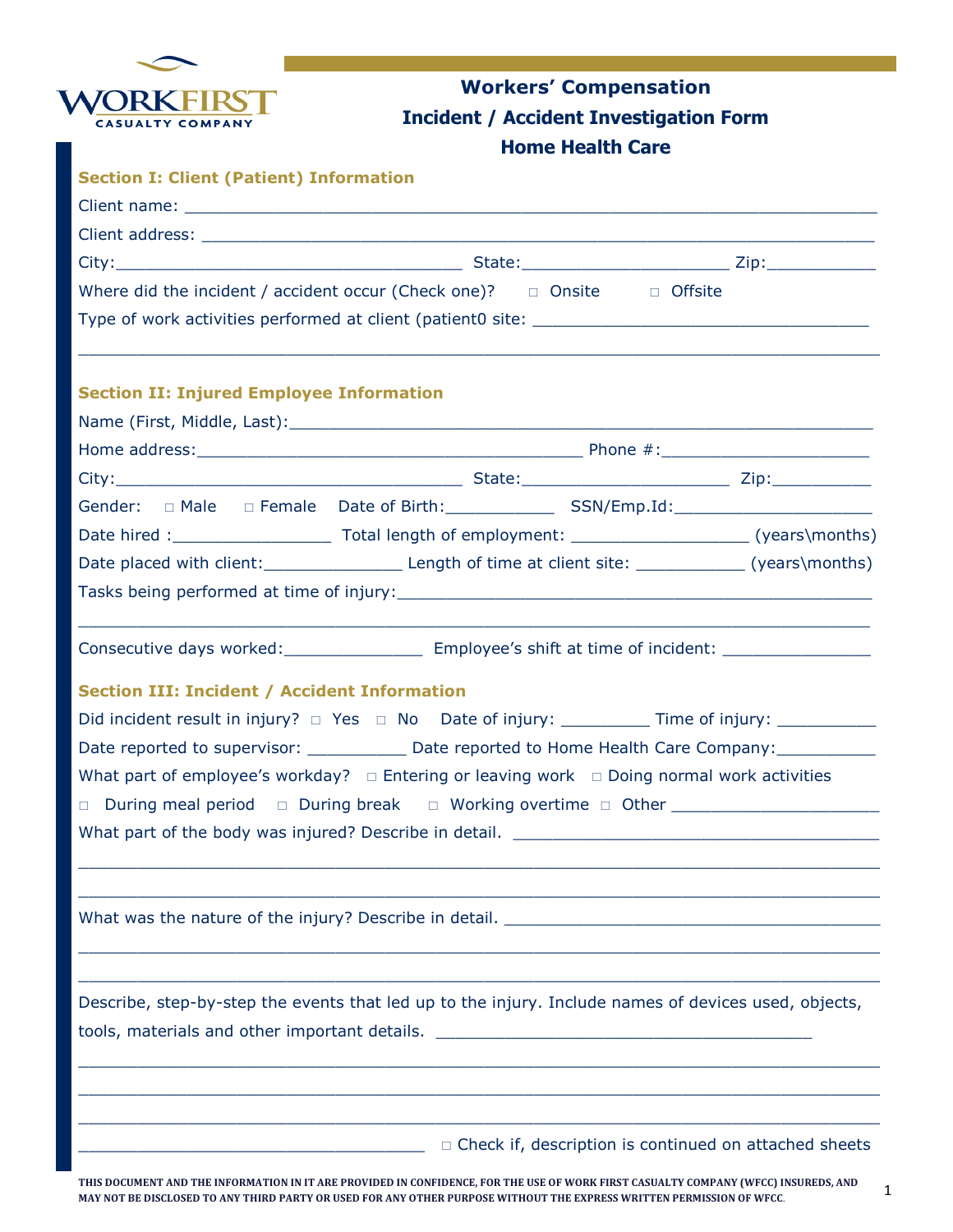|                                                                                                                                                                                  | <b>Workers' Compensation</b> |                                               |
|----------------------------------------------------------------------------------------------------------------------------------------------------------------------------------|------------------------------|-----------------------------------------------|
|                                                                                                                                                                                  |                              | <b>Incident / Accident Investigation Form</b> |
|                                                                                                                                                                                  | <b>Home Health Care</b>      |                                               |
| <b>Section III cont.: Incident Information</b>                                                                                                                                   |                              |                                               |
| What personal protective equipment was being used (Check all that apply)?                                                                                                        |                              |                                               |
| None at time of Injury $\Box$ Googles<br>$\Box$                                                                                                                                  | $\Box$ Face shield           | □ Mask                                        |
| Respirator<br>tional de Gown de Gown<br>$\Box$                                                                                                                                   | $\Box$ Apron                 | □ Safety shoes/boots                          |
| Gloves (Circle one) $\Box$ Nitrile $\Box$ Latex $\Box$ Vinyl $\Box$ Chemical resistant<br>$\Box$                                                                                 |                              |                                               |
| $\Box$                                                                                                                                                                           |                              |                                               |
|                                                                                                                                                                                  |                              |                                               |
| If possible, have all witnesses complete an incident / accident witness statement form.<br>Name(s) of witnesses or other individuals involved in incident: (First, Middle, Last) |                              |                                               |
| <u> 1980 - Johann Barn, mars eta bainar eta bat erroman erroman ezkin erroman ezkin erroman ezkin erroman ezkin</u>                                                              |                              |                                               |
|                                                                                                                                                                                  |                              |                                               |
|                                                                                                                                                                                  |                              |                                               |
| <b>Section IV: Treatment Facility</b>                                                                                                                                            |                              |                                               |
| Where was the employee seen for treatment? $\Box$ Emergency Room $\Box$ Hospital $\Box$ Urgent care clinic                                                                       |                              |                                               |
|                                                                                                                                                                                  |                              |                                               |
|                                                                                                                                                                                  |                              |                                               |
|                                                                                                                                                                                  |                              |                                               |
|                                                                                                                                                                                  |                              |                                               |
| Drug screen administered? □ Yes □ No                                                                                                                                             |                              |                                               |
| Section V: Why did the incident/accident happen?                                                                                                                                 |                              |                                               |
| Unsafe workplace conditions: (Check all that apply) Unsafe acts by people: (Check all that apply)                                                                                |                              |                                               |
| Work area is unsanitary<br>$\Box$                                                                                                                                                |                              | $\Box$ Aggressive or violent patient          |
| No training or insufficient training<br>$\Box$                                                                                                                                   | $\Box$                       | Distractions, verbal abuse from patient       |
| Lack of needed personal protective equipment<br>$\Box$                                                                                                                           | □ Unsafe lifting             |                                               |
| Lack of appropriate equipment / tools<br>$\Box$                                                                                                                                  |                              | □ Taking an unsafe position or posture        |
| Safety device is defective<br>$\Box$                                                                                                                                             | $\Box$                       | Failure to wear personal protective equipment |
| <b>Unsafe Lighting</b><br>$\Box$                                                                                                                                                 | $\Box$                       | Using equipment in an unapproved way          |
| <b>Unsafe Ventilation</b><br>$\Box$                                                                                                                                              | $\Box$                       | Using defective equipment                     |
| Tool or equipment defective<br>□                                                                                                                                                 | $\Box$                       | Failure to use the available equipment/tools  |
| <b>Unsafe Clothing</b><br>□                                                                                                                                                      |                              | Operating equipment without permission        |
| $\Box$                                                                                                                                                                           | $\Box$                       |                                               |
|                                                                                                                                                                                  |                              |                                               |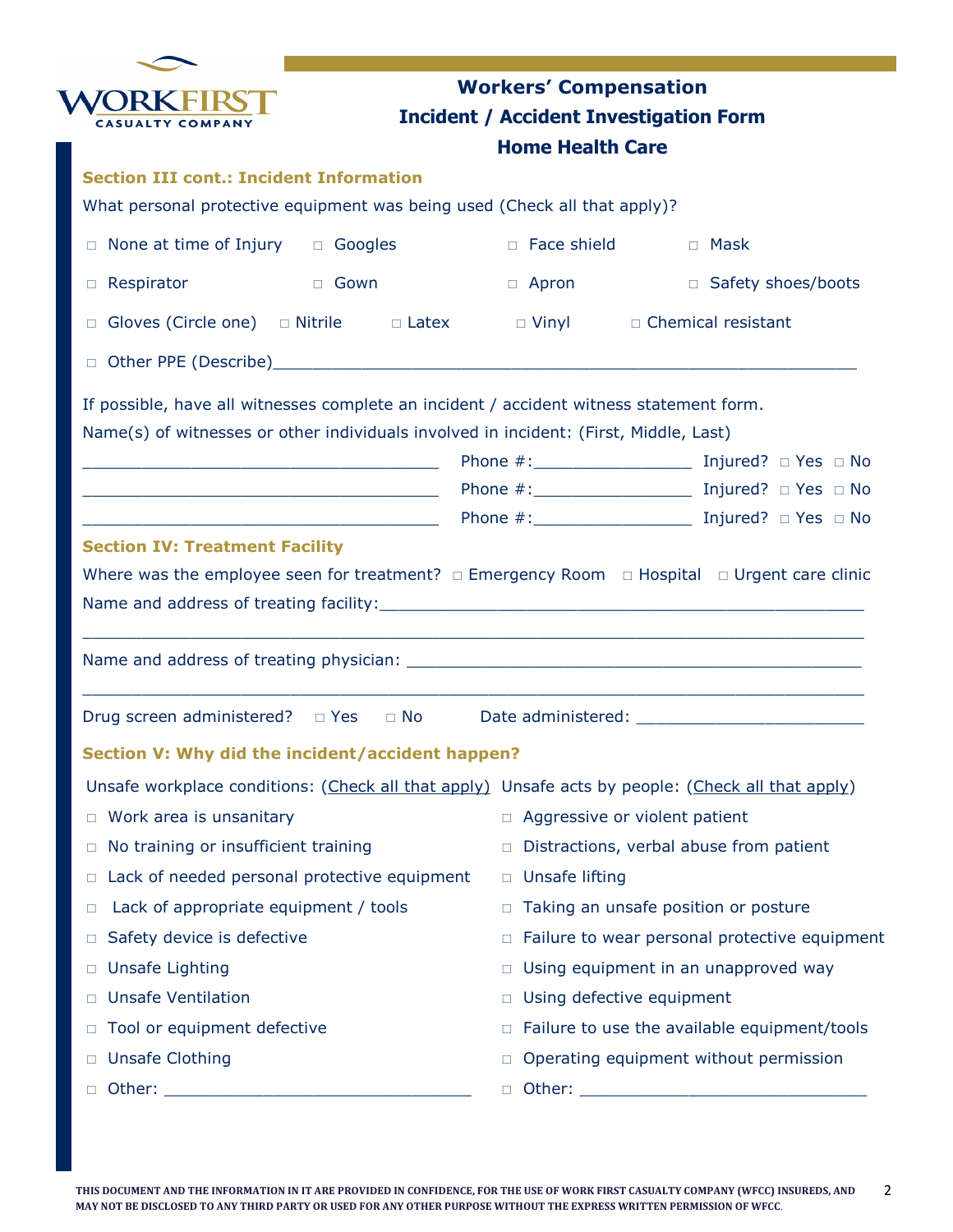

## Workers' Compensation Incident / Accident Investigation Form Home Health Care

Section V cont.: Why did the incident/accident happen?

Was the injured employee correctly matched to the needs of the client?  $\Box$  Yes  $\Box$  No, if no please explain.

Was injured employee trained and oriented to the work site through the use of a comprehensive care plan?  $\Box$  Yes  $\Box$  No, if no please explain.

\_\_\_\_\_\_\_\_\_\_\_\_\_\_\_\_\_\_\_\_\_\_\_\_\_\_\_\_\_\_\_\_\_\_\_\_\_\_\_\_\_\_\_\_\_\_\_\_\_\_\_\_\_\_\_\_\_\_\_\_\_\_\_\_\_\_\_\_\_\_\_\_\_\_\_\_\_\_\_\_ \_\_\_\_\_\_\_\_\_\_\_\_\_\_\_\_\_\_\_\_\_\_\_\_\_\_\_\_\_\_\_\_\_\_\_\_\_\_\_\_\_\_\_\_\_\_\_\_\_\_\_\_\_\_\_\_\_\_\_\_\_\_\_\_\_\_\_\_\_\_\_\_\_\_\_\_\_\_\_\_

\_\_\_\_\_\_\_\_\_\_\_\_\_\_\_\_\_\_\_\_\_\_\_\_\_\_\_\_\_\_\_\_\_\_\_\_\_\_\_\_\_\_\_\_\_\_\_\_\_\_\_\_\_\_\_\_\_\_\_\_\_\_\_\_\_\_\_\_\_\_\_\_\_\_\_\_\_\_\_\_ \_\_\_\_\_\_\_\_\_\_\_\_\_\_\_\_\_\_\_\_\_\_\_\_\_\_\_\_\_\_\_\_\_\_\_\_\_\_\_\_\_\_\_\_\_\_\_\_\_\_\_\_\_\_\_\_\_\_\_\_\_\_\_\_\_\_\_\_\_\_\_\_\_\_\_\_\_\_\_\_

| Was the employee performing tasks that were outside of the care plan? $\Box$ Yes, if yes please explain |  |
|---------------------------------------------------------------------------------------------------------|--|
| $\Box$ No                                                                                               |  |

\_\_\_\_\_\_\_\_\_\_\_\_\_\_\_\_\_\_\_\_\_\_\_\_\_\_\_\_\_\_\_\_\_\_\_\_\_\_\_\_\_\_\_\_\_\_\_\_\_\_\_\_\_\_\_\_\_\_\_\_\_\_\_\_\_\_\_\_\_\_\_\_\_\_\_\_\_\_\_\_ \_\_\_\_\_\_\_\_\_\_\_\_\_\_\_\_\_\_\_\_\_\_\_\_\_\_\_\_\_\_\_\_\_\_\_\_\_\_\_\_\_\_\_\_\_\_\_\_\_\_\_\_\_\_\_\_\_\_\_\_\_\_\_\_\_\_\_\_\_\_\_\_\_\_\_\_\_\_\_\_

### Section VI: How can future incidents be prevented?

What changes do you suggest to prevent an incident/injury from happening again?

(Check all that apply)

| $\Box$ Stop this activity                        | $\Box$ Enforce existing policy                       | $\Box$ Train the employee(s)                                 | $\Box$ Train the supervisor |
|--------------------------------------------------|------------------------------------------------------|--------------------------------------------------------------|-----------------------------|
|                                                  | $\Box$ Redesign task steps $\Box$ Redesign work area | $\Box$ Provide assistive devices                             |                             |
| $\Box$ Obtain a detailed care plan               |                                                      | $\Box$ Review the care plan with employee prior to placement |                             |
| $\Box$ Routinely conduct client site inspections |                                                      | $\Box$ Personal Protective Equipment                         |                             |
| □ Other (Describe suggestion)                    |                                                      |                                                              |                             |

\_\_\_\_\_\_\_\_\_\_\_\_\_\_\_\_\_\_\_\_\_\_\_\_\_\_\_\_\_\_\_\_\_\_\_\_\_\_\_\_\_\_\_\_\_\_\_\_\_\_\_\_\_\_\_\_\_\_\_\_\_\_\_\_\_\_\_\_\_\_\_\_\_\_\_\_\_\_\_\_\_ \_\_\_\_\_\_\_\_\_\_\_\_\_\_\_\_\_\_\_\_\_\_\_\_\_\_\_\_\_\_\_\_\_\_\_\_\_\_\_\_\_\_\_\_\_\_\_\_\_\_\_\_\_\_\_\_\_\_\_\_\_\_\_\_\_\_\_\_\_\_\_\_\_\_\_\_\_\_\_\_\_ \_\_\_\_\_\_\_\_\_\_\_\_\_\_\_\_\_\_\_\_\_\_\_\_\_\_\_\_\_\_\_\_\_\_\_\_\_\_\_\_\_\_\_\_\_\_\_\_\_\_\_\_\_\_\_\_\_\_\_\_\_\_\_\_\_\_\_\_\_\_\_\_\_\_\_\_\_\_\_\_\_ \_\_\_\_\_\_\_\_\_\_\_\_\_\_\_\_\_\_\_\_\_\_\_\_\_\_\_\_\_\_\_\_\_\_\_\_\_\_\_\_\_\_\_\_\_\_\_\_\_\_\_\_\_\_\_\_\_\_\_\_\_\_\_\_\_\_\_\_\_\_\_\_\_\_\_\_\_\_\_\_\_

What should be (or has been) done to carry out the suggestion(s) checked above? \_\_\_\_\_\_\_\_\_\_\_\_\_\_\_\_\_\_\_\_

□ Attachments: (Photos, sketches, interview notes, etc.) Please attach all corresponding notes and documents.

### Section VII: Who completed and reviewed this form? (Please Print)

| Company Name:                      |             |
|------------------------------------|-------------|
| Completed by: <u>completed</u> by: | Date:       |
| Title:                             | Phone $#$ : |
|                                    | Date:       |

THIS DOCUMENT AND THE INFORMATION IN IT ARE PROVIDED IN CONFIDENCE, FOR THE USE OF WORK FIRST CASUALTY COMPANY (WFCC) INSUREDS, AND MAY NOT BE DISCLOSED TO ANY THIRD PARTY OR USED FOR ANY OTHER PURPOSE WITHOUT THE EXPRESS WRITTEN PERMISSION OF WFCC.